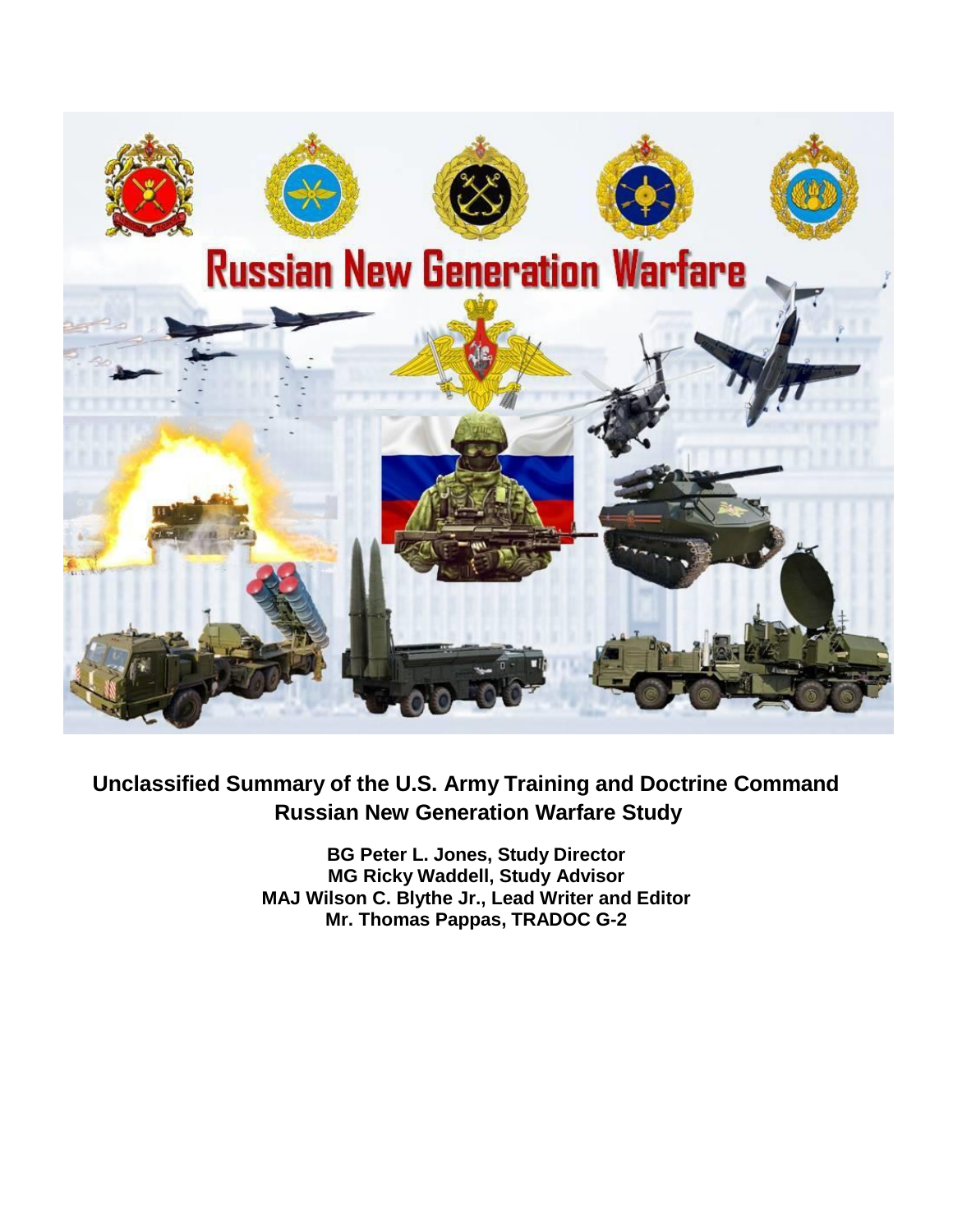# **Unclassified Summary of the TRADOC Russian New Generation Warfare (RNGW) Study**

#### **Introduction**

A revisionist Russia is increasing its military capabilities and threatening U.S. allies and partners across Eurasia and the Middle East. In multiple theaters Russia is conducting sophisticated campaigns that combine economic pressure, disinformation, cyberspace activities, and the use of conventional and unconventional military forces to influence neutrals and intimidate U.S. allies and partners. It is likely that a perceived reduction in the United States' comparative military advantages emboldens Russian actions. To deter Russia and other revisionist powers that may emulate Russian capabilities (e.g. China, North Korea, and Iran), and to ensure effective response to aggression that threatens the security of the United States and its allies, the U.S. Army requires improved capabilities, increased capacity, and revised warfighting doctrine.

#### **Purpose: What This Study Is For**

The purpose of this study is to analyze how Russian forces and their proxies employ disruptive technologies in the conduct of modern warfare; identify enhanced Russian capabilities; identify implications for the U.S. Army; and recommend actions the Army should take to ensure overmatch against Russian capabilities.

This Russian New Generation Warfare (RNGW) study assesses recent Russian operations, published Russian doctrine and other strategic documents, and U.S. and foreign assessments of Russian modernization. Based on that assessment, this study determines how future Army forces, operating as part of joint and multi-national teams, must fight to defeat capable enemies, control terrain, and project combat power to obtain operational advantage and achieve strategic objectives. It identifies critical capability gaps, capacity shortfalls, and implications for Army force design, concepts, modernization, and doctrine. The RNGW study examines Russian capabilities; it does not assess Russian intentions.

## **UNCLASSIFIED**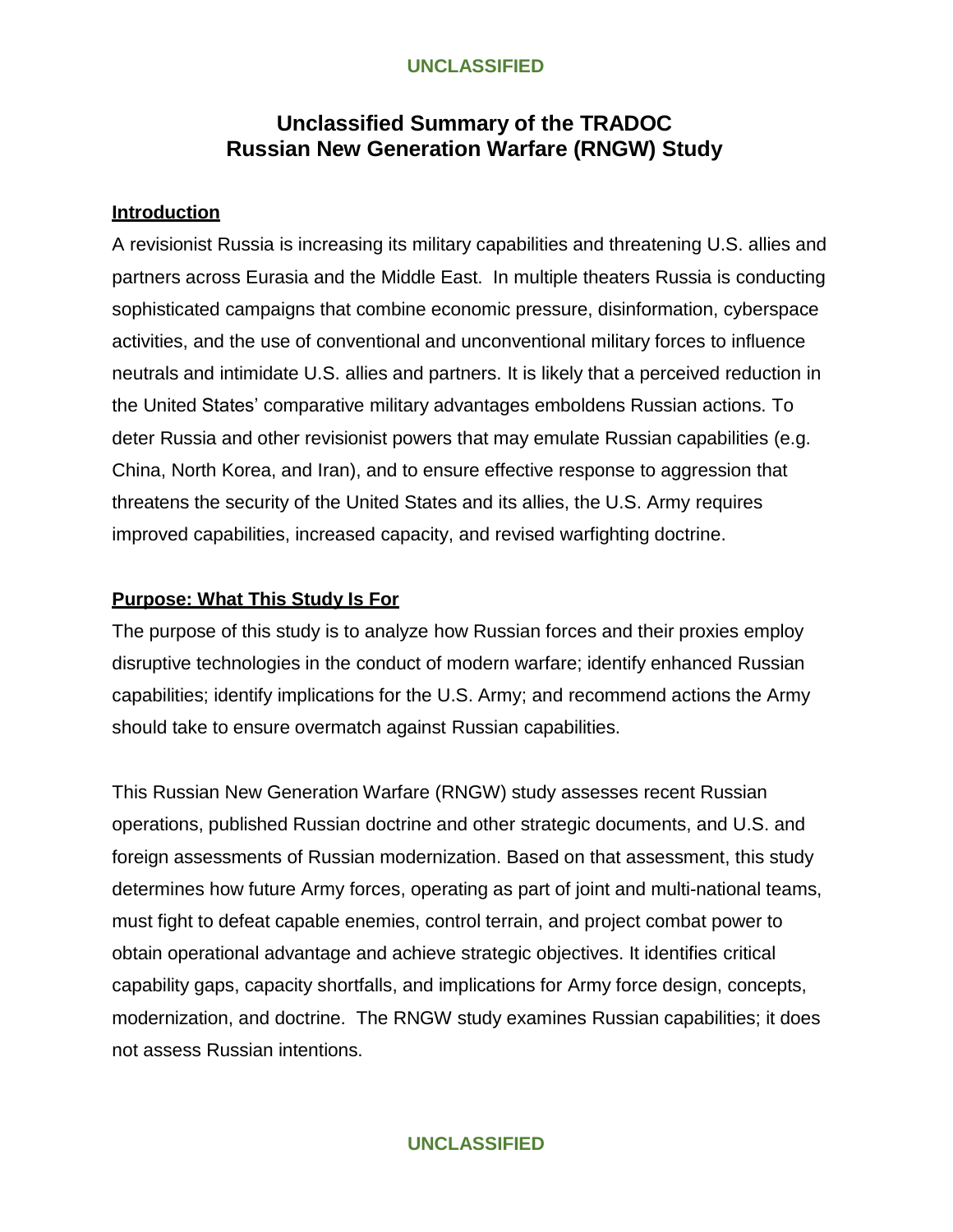The numerous studies conducted on recent Russian operations focus primarily on nearterm implications for the Joint Force. This study draws on previous work and extends beyond it to identify gaps and opportunities for Force 2025 and Beyond. The study uses the Army Operating Concept (AOC), draft functional concepts, and Army Warfighting Challenges (AWFC) as the basis and framework for analysis.<sup>1</sup>

## **Methodology**

The RNGW study team divided into five sub-teams: Red, Strategic, Operational, Tactical, and Integration/Operations. Members of these teams visited Ukraine and the Baltic nations, reviewed over 700 reports and studies<sup>2</sup> and conducted over 90 interviews.<sup>3</sup> These interviews spanned United States European Command (USEUCOM), Special Operations Command Europe (SOCEUR), U.S. Army Europe (USAREUR), NATO, every Center of Excellence commander, the Army National Guard, and select think tanks. The study reviewed the TRADOC Analysis Center (TRAC) and Center for Army Analysis (CAA) analysis of a relevant scenario wargame and its results. The team also conducted a RNGW Operational Level Seminar War Game. Research and analysis informed a Special RNGW Capability Based Assessment (CBA) to include a week-long Analyst Synthesis Working Group during which the team refined key findings.<sup>4</sup> This RNGW report will inform force design, force structure, future force development decisions, and readiness through rigorous and holistic analysis.

## **Historical Context**

A focused effort to learn from contemporary conflict and apply lessons to future force development is not unprecedented. In 1974, GEN William E. DePuy sent then-MG Donn

<sup>&</sup>lt;sup>1</sup> These include the draft concept papers for Multi-Domain Battle: Combined Arms for the 21st Century (Draft v0.53, Dated 13 October 2016) and the U.S Army Functional Concept for Movement and Maneuver, 2020-2040 (Draft v.703, Dated 24 September 2016).

<sup>2</sup> These included studies and war games from the intelligence community, the ESAT study, USAF 2030 Flight Plan, OSD Kill Chain Analysis, JCOA–Russian Aggression/Baltics Study, Potomac Foundation, CAA, TRAC, RAND, MITRE, CNAS, and CBS.

<sup>3</sup> See Annex A (Bibliography) of the Technical Companion

<sup>4</sup> This included analysts from HQDA, NGIC, CAA, MCOE, OSD, USN, USMC, USAF, JCOA, TRADOC G-

<sup>2,</sup> SMDC, ARCIC, Army Science Board, and CERDEC.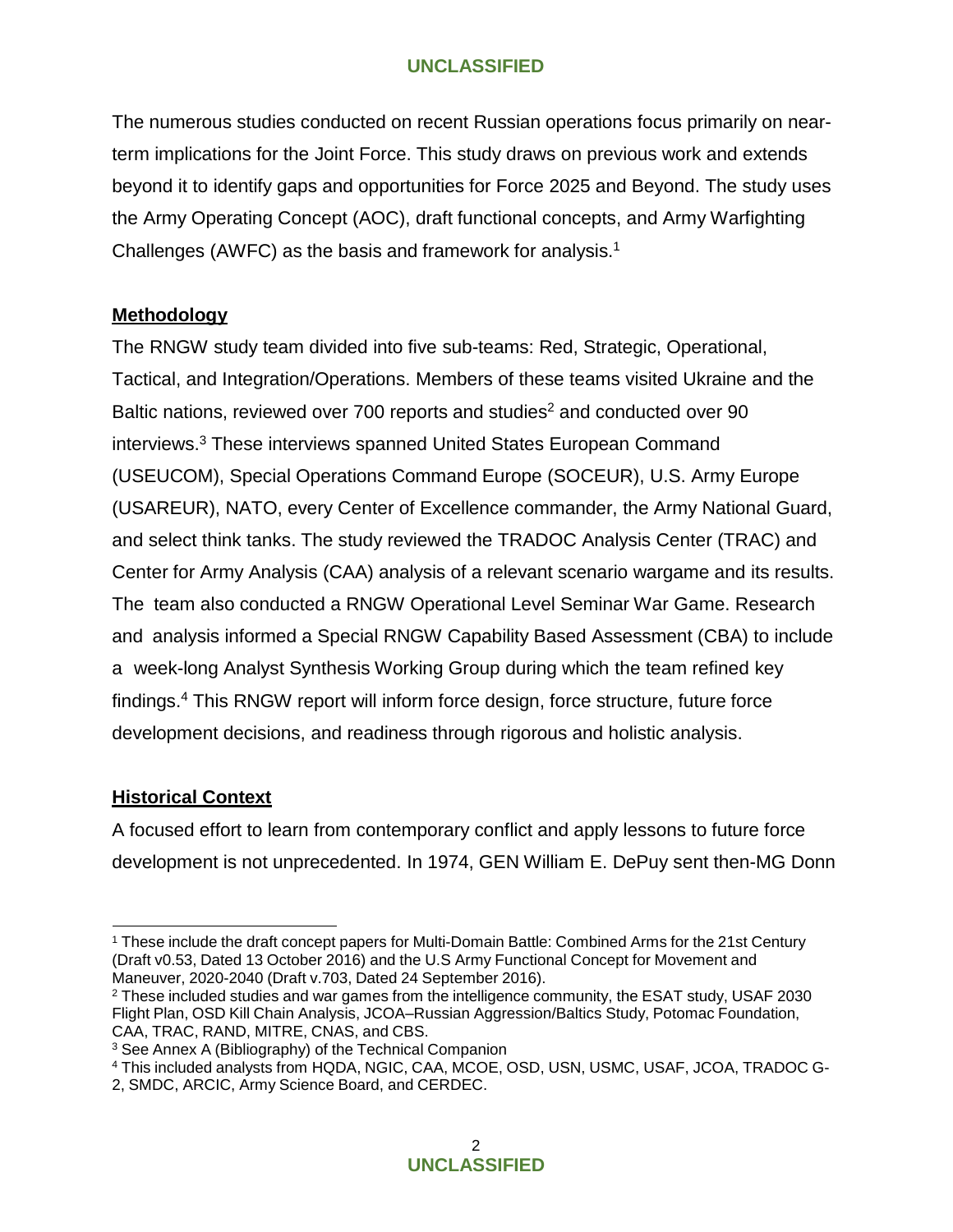A. Starry to study the lessons from the 1973 Arab-Israeli War. DePuy noted that "there have been so many reports [of the '73 war] that the important lessons of the war tend to be lost in details. As a consequence, the Department of the Army asked the U.S. Army Training and Doctrine Command (TRADOC) to summarize the major lessons from that war and to examine the impact of these lessons on the tactics, doctrine, training, and materiel development of the U.S. Army."<sup>5</sup> This study emerged from challenges similar to those that spurred the Starry Study.

In GEN DePuy's executive summary, he made observations that underpinned Army doctrine until the end of the Cold War: What can be seen can be hit; what can be hit can be killed. This greater lethality was based on new Soviet concepts of operational depth and the increased effectiveness of massed air and ground missile systems demonstrated during the 1973 war.

This study confirmed that the lessons of increased battlefield lethality revealed in the 1973 war still apply; present-day capabilities amplify those lessons. Today, adversaries challenge Joint Force overmatch across all domains and are able to contest the U.S.'s ability to deploy and sustain forces. For example, unmanned aerial systems (UAS) and sensors enable opponents to see and target each other at low risk and cost. Modern artillery systems are capable of shooting highly lethal cluster and thermobaric munitions at extended range and with greater precision. The demonstrated ability of Russian forces, regular and proxy, to monitor and use the cyberspace domain and link cyberspace and electronic reconnaissance with artillery have increased the lethality of the battlefield. Unless the Army adapts to the new realities of the modern battlefield, future U.S. Joint Forces could face operational and tactical defeat in war. A tactical defeat could have strategic consequences such as loss of NATO cohesion or escalation beyond the nuclear threshold. The findings of this study are not limited to one particular theater or potential enemy. Any potential adversary could adopt the capabilities and

<sup>5</sup> GEN William E. DePuy, "Implications of the Middle East War on U.S. Army Tactics, Doctrine, and Systems," in Richard Swain, ed., Selected Papers of General William E. DePuy (Fort Leavenworth, KS: Combat Studies Institute, 1994), p. 76.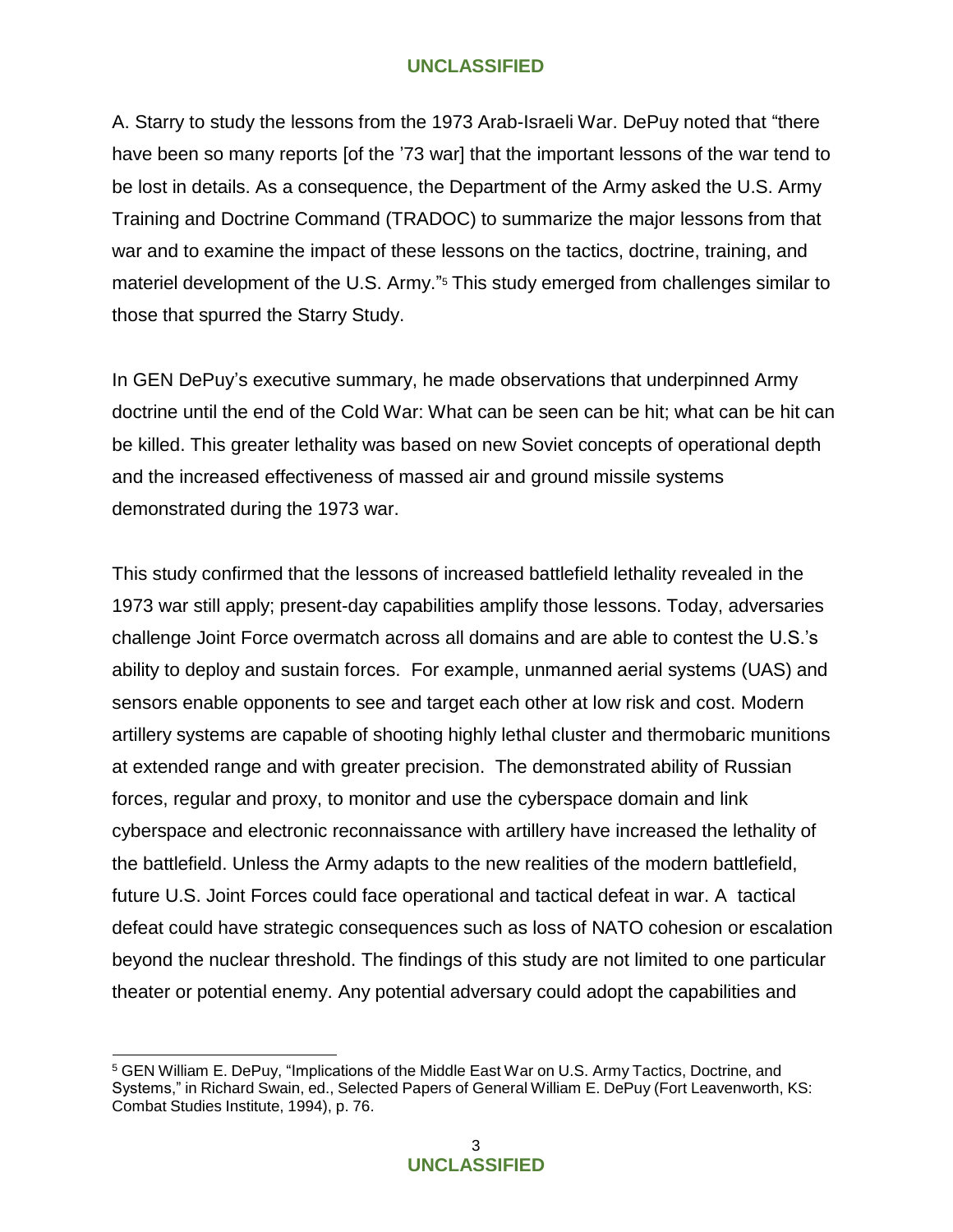concepts that underpin this Russian way of warfare. Therefore, this study has global implications for the U.S. Joint Force.

## **The Primary Finding**

**The primary finding of the RNGW Study is that the U.S. Army's ability to close with and destroy the enemy is at risk.** The U.S. Army's unique contribution to joint warfighting is the ability to develop situational understanding in close contact, close with and destroy the enemy, secure terrain, and consolidate gains to achieve sustainable outcomes in war. Russia employs formations, operational concepts, and capabilities that overmatch U.S. capabilities in range and lethality thus challenging U.S. ability to conduct operational maneuver and win battles. Four additional findings support the primary finding: (1) the Joint Force's ability to execute operations consistent with the tenets of its warfighting doctrine (for the Army, Unified Land Operations and its predecessor AirLand Battle), is at risk; (2) formations seen in any domain or waveform, can be hit, destroyed, disrupted, or manipulated; (3) force posture<sup>6</sup>, projection, and sustainment once again are a major challenge (time, scale, distance, and threat) affecting the warfight; and (4) adversarial competition with a military dimension short of armed conflict is a fundamental component of RNGW. Russian operational concepts, flexible units, and technological capabilities, combined with geographical distance from the U.S., challenge the U.S. Army's ability to conduct operational maneuver and win in close combat. Therefore, the Army requires improved capabilities, increased capacity, and revised warfighting doctrine to cope with the problem of RNGW.

Based on the above key findings, this study posits four problems that the Army must solve to reduce the tactical, operational, and strategic risk: How do future Army forces: (1) seize, retain, and exploit the initiative against advanced Russian capabilities? (2) avoid detection and survive while targeting and engaging the enemy in all domains? (3) posture, project, and sustain forces to deter/defeat adversaries that possess RNGW capabilities? (4) contribute capabilities to win in competition short of armed conflict?

<sup>&</sup>lt;sup>6</sup> This study includes forward presence as part of force posture.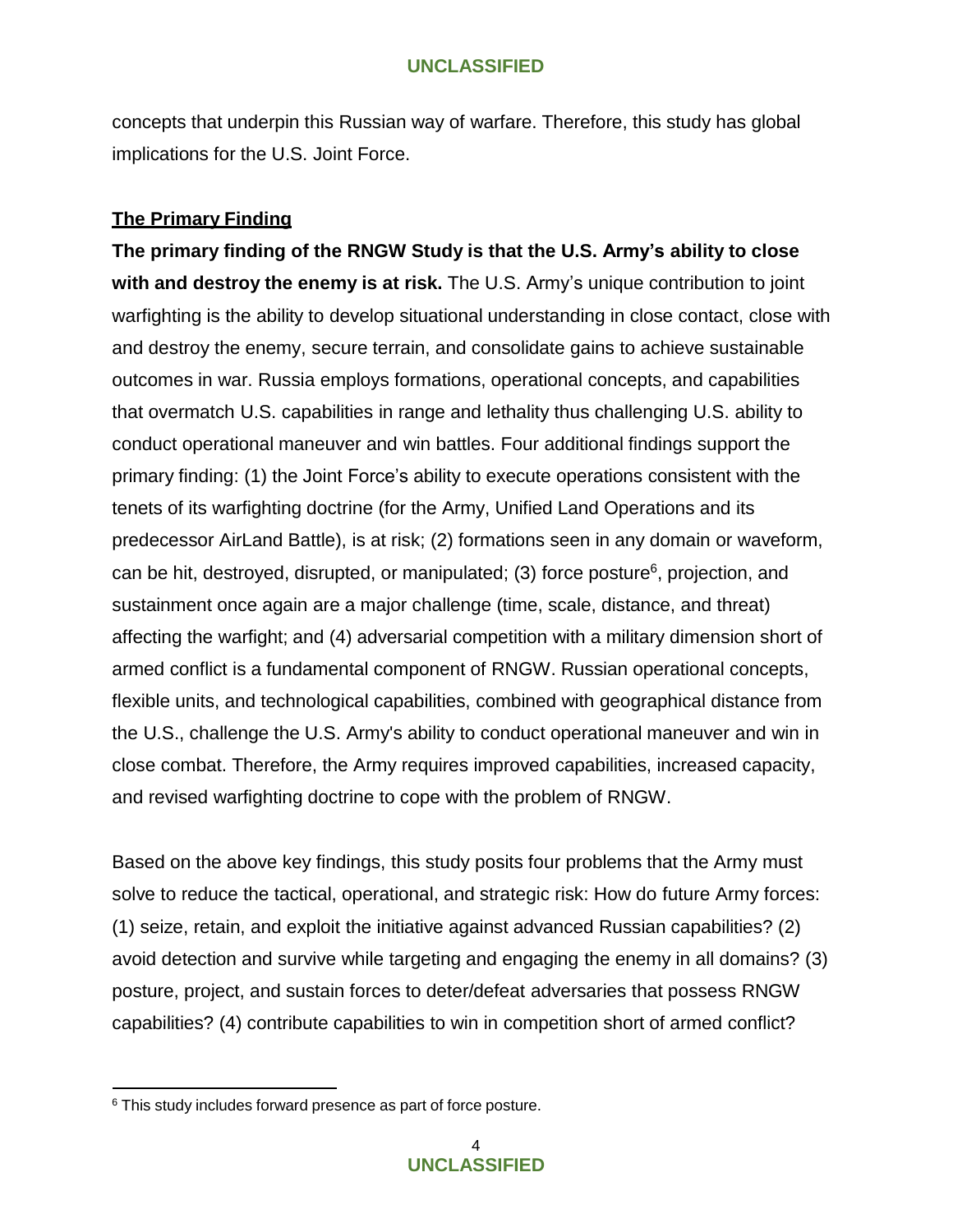#### **Russian New Generation Warfare**

The Western term Russian New Generation Warfare describes what Russia has done to marry military hard power and irregular forces with other elements of national power. Russian leaders intentionally emphasize integration of the diplomatic, military, and informational elements of power as well as the use of unconventional forces under the cover of modern conventional force capabilities within these reforms. Although there are other names to describe recent Russian operations (such as hybrid<sup>7</sup>, gray zone<sup>8</sup>, irregular, or unconventional), this study selected Russian New Generation Warfare.<sup>9</sup>

**Definition.** This study defines RNGW as Russia's integration of all instruments of national power (.i.e. diplomatic, informational, military, and economic ) to achieve its objectives. RNGW applies non•military, indirect, and asymmetric methods, as well as

[http://www.potomacinstitute.org/images/stories/publications/potomac\\_hybridwar\\_0108.pdf](http://www.potomacinstitute.org/images/stories/publications/potomac_hybridwar_0108.pdf)

<sup>7</sup> This study builds upon the work of Frank Hoffman and others on hybrid warfare, for a discussion of the topic see Frank G. Hoffman, "Conflict in the 21st Century: The Rise of Hybrid Wars", Potomac Institute for Policy Studies Arlington, VA, December 2007. As defined in U.S. Army Field Manual 3.0*, Operations*: "The future operational environment will be characterized by hybrid threats: combinations of regular, irregular, terrorist, and criminal groups who decentralize and syndicate against us and who possess capabilities previously monopolized by nation states. These hybrid threats create a more competitive security environment, and it is for these threats we must prepare."

<sup>&</sup>lt;sup>8</sup> There are a number of definitions for conflict in the gray zone; this report uses the one found in the United States Special Operations Command white paper "The Gray Zone," which defines gray zone challenges as *"*competitive interactions among and within state and non-state actors that fall between the traditional war and peace duality.*"*

<sup>9</sup> Russian "New Generation Warfare" (NGW) is not a phrase that occurs commonly in Russian military discourse, and is being used here as Western shorthand for contemporary warfare. Developed by two retired military officers, Sergei Chekinov and Sergei Bogdanov, NGW was a Russian attempt to understand and characterize changes in warfare. The Russian military, as of 2016, appears more focused on a concept proposed by the Chief of the Russian Main Operations Directorate, "New Type War" (NTW), a representation of predominantly U.S. and Western strategic actions, regime change, and technological developments. NTW evolved this into a more detailed framework, discussing specific templates of how the U.S. conducted operations (lessons learned) and integrating them with traditional Russian military thought. See, for example, Kartapolov, A.V., "Yroki voennik konfliktov, perspektivy razvetiiya sreyts i sposobov ikh veydenniya. Priyamii i nepreyamii destviya v sovryemennik mezhdunarodnik konfliktakh [Lessons of military conflicts, prospects for development of the means and methods for their execution. Direct and indirect actions in modern international conflicts]." *Vestnik Akademii Voennix Nauk,* No. 2 (51), 2015, pp. 26-36.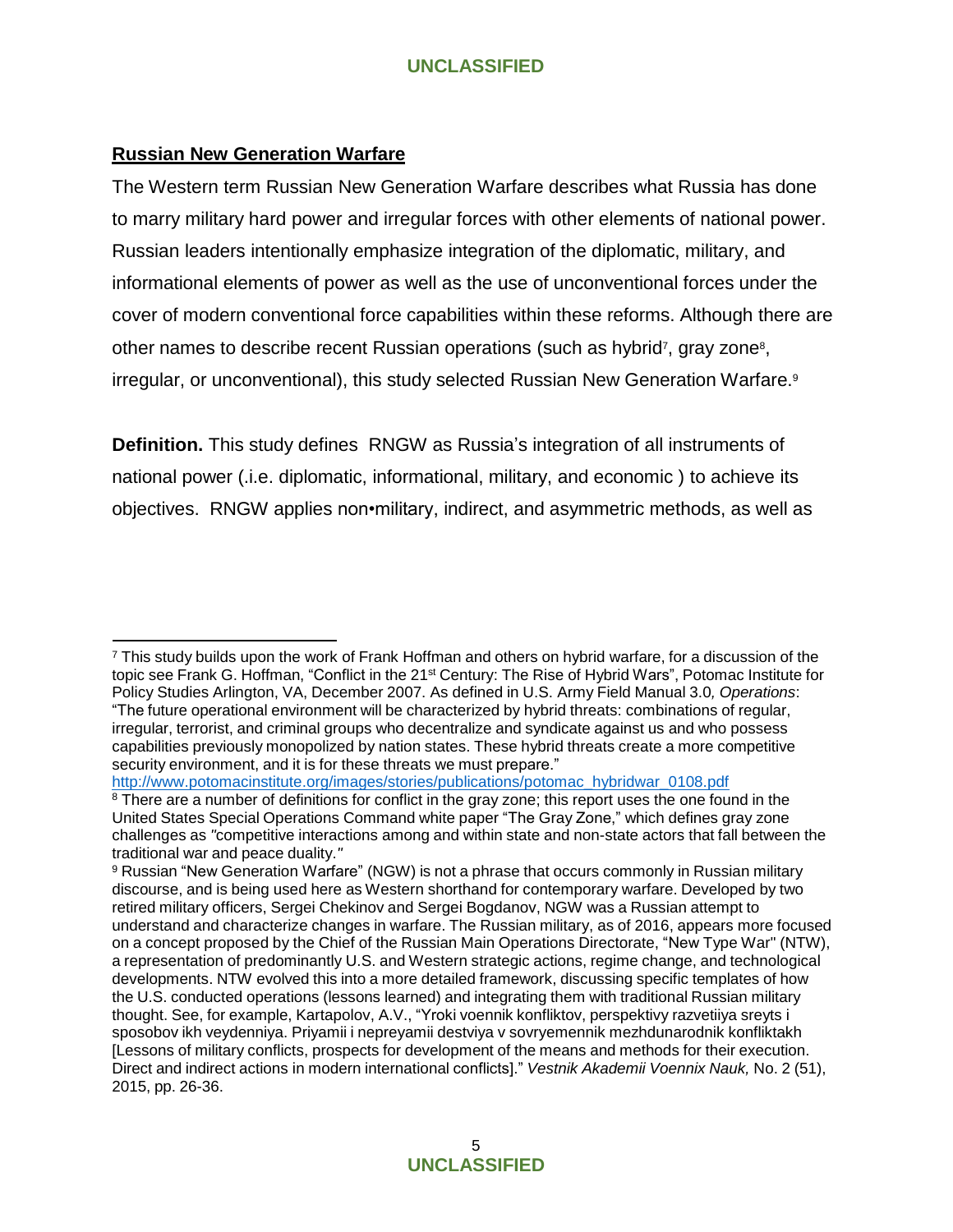traditional military force, in arrangements that vary with the unique logic of each conflict.<sup>10</sup>

Under the concept of RNGW, Russia:

(1) Undertakes asymmetric actions to achieve its ends, including political subversion to undermine and weaken a targeted government and its institutions; economic warfare; and, prominently, information-psychological operations to pressure, disorient, and manipulate a target population.<sup>11</sup> Russia accepts higher levels of collateral damage, and states openly a willingness to escalate to achieve its ends.<sup>12</sup>

(2) Maintains ambiguity in conflict by employing special operations, private contractors, criminal and extremist groups, and other proxy forces, together with intelligence and counterintelligence, deception, and disinformation.<sup>13</sup> The information element and the deception element of RNGW, as observed in Ukraine, amplified ethnic Russian disaffection with the national government. Russian information tactics built upon this disaffection to spark an uprising that the Russians could use as a pretext for intervention. Once the uprising began, Russia either denied supporting the uprising or declared its material and manpower support as humanitarian, despite visual evidence to the contrary. The deception campaign found a willing audience among those that feared escalation. This ambiguity, combined with diplomatic actions at the strategic level, creates operational and tactical freedom of maneuver.

However, Russia's strategic deception campaign constrained the use of Russian military power in support of Russia's proxies. To maintain the fiction that the uprising was purely domestic, Russians used captured equipment and did not deploy fixed- or

<sup>10</sup> Chekinov, Sergei, and Bogdanov, Sergei, "O kharaktere i soderzhanii voyny novogo pokoleniia [On the character and composition of new generation warfare]." *Voennaia mysl'*, No. 10, 2013, pp. 13–24.

<sup>11</sup> Chekinov, Sergei, and Bogdanov, Sergei, "O kharaktere i soderzhanii voyny novogo pokoleniia [On the character and composition of new generation warfare]." *Voennaia mysl'*, No. 10, 2013, p. 17. <sup>12</sup> NGIC Syria Update.

<sup>13</sup> Gareev, Mahmut, "Voyna i voyennaya nauka na sovremennom etape [War and military science in the modern era]," Voyenno-promyshlenniy kur'yer, No. 13 (481), April 3-9, 2013.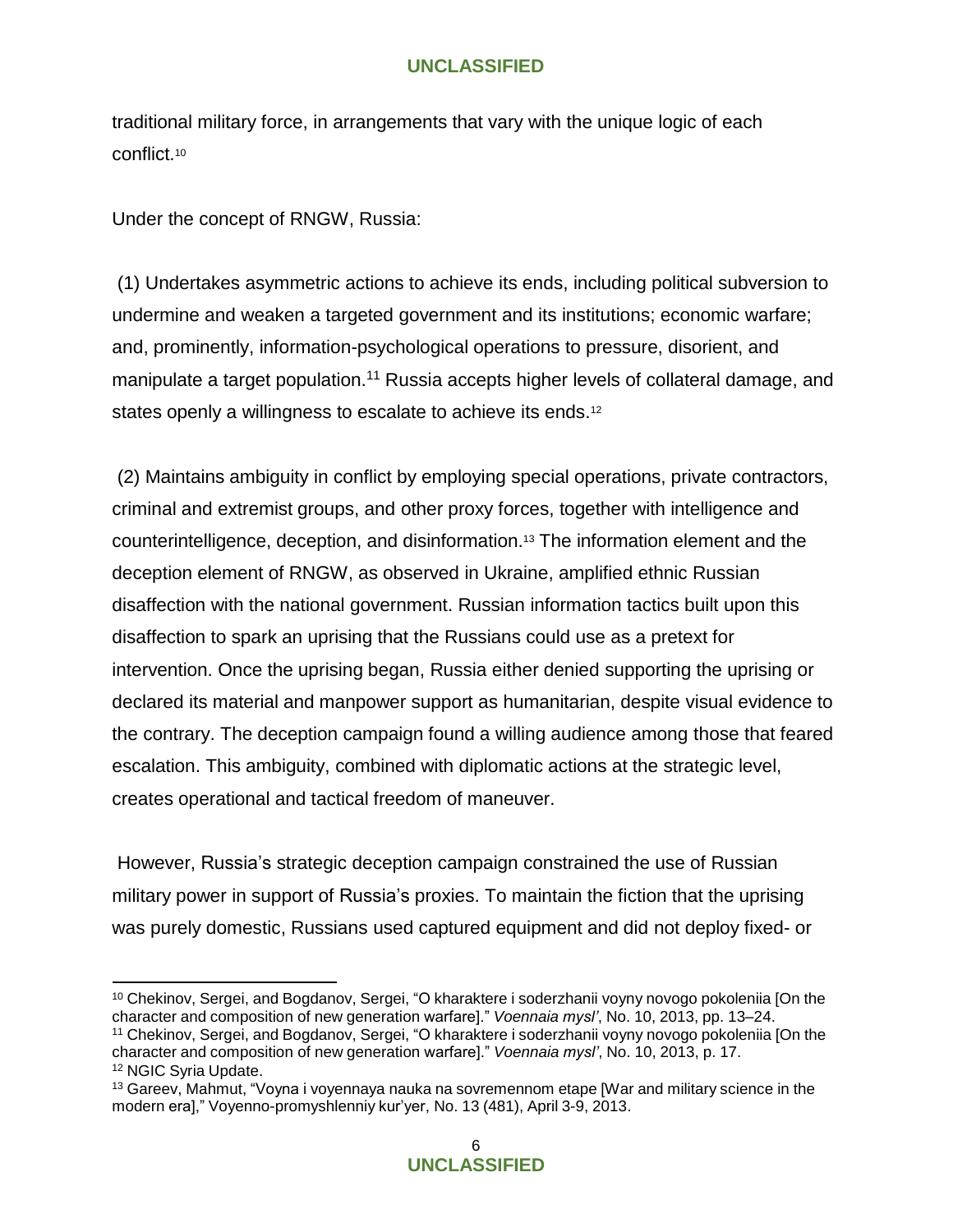rotary-wing aircraft. At the same time, Russia extended its integrated air defense system (IADS) from Russian territory over the conflict zone in Ukraine to negate the use of most Ukrainian air power. The result was battle between land forces at close range although both sides integrated UASs to collect information and cue fires.

(3) Uses advanced technologies to expand the battlefield through the use of cyberspace, electronic warfare (EW) and information weapons, robotics, and stand-off strikes with high-precision weapons, including air and space-launched attacks.<sup>14</sup>

These technologies coupled with organizational changes have increased Russian forces' lethality and survivability and allowed them to achieve conventional overmatch in several key areas—armor, artillery, air defense, space, and cyberspace. None of the components of RNGW are new to statecraft or military philosophy; they, in fact, reinforce Russia's traditional concepts of warfare. However, the integration of these elements and Russia's willingness to employ them create a new challenge at this strategic juncture when NATO allies have significantly reduced military structure and capabilities.

## **Overview of Russian Actions Since 2008**

In March 2014, Russia's occupation and annexation of the Ukrainian territory of Crimea shocked the world. Over the ensuing months, combat in Donbas, involving mainly armored ground forces, reached levels of intensity not seen in Europe since World War II. As of 10 August 2016, Ukrainian forces lost approximately 150 to 170 main battle tanks; 300-plus armored personnel carriers (BMP, BTR, and others); and 50 artillery pieces (2S1 and 283).<sup>15</sup> From mid-April 2014 to 31 July 2016, the UN Human Rights Office documented 31,690 casualties, including 9,553 killed and 22,137 injured, in the

<sup>15</sup> These figures are according Janes Defense,

<sup>&</sup>lt;sup>14</sup> Vladimir Slipchenko, "The Strategic Content of the State's Military Reform (A Prognostic View)," *Vooruzheniye Politika. Konversiya*, 07 July 2003.

https://janes.intelink.sqov.gov/docs/sent/cissu/cissu39/jwara256.htm#toclink-j1501116429863598 (accessed 22 August 2016).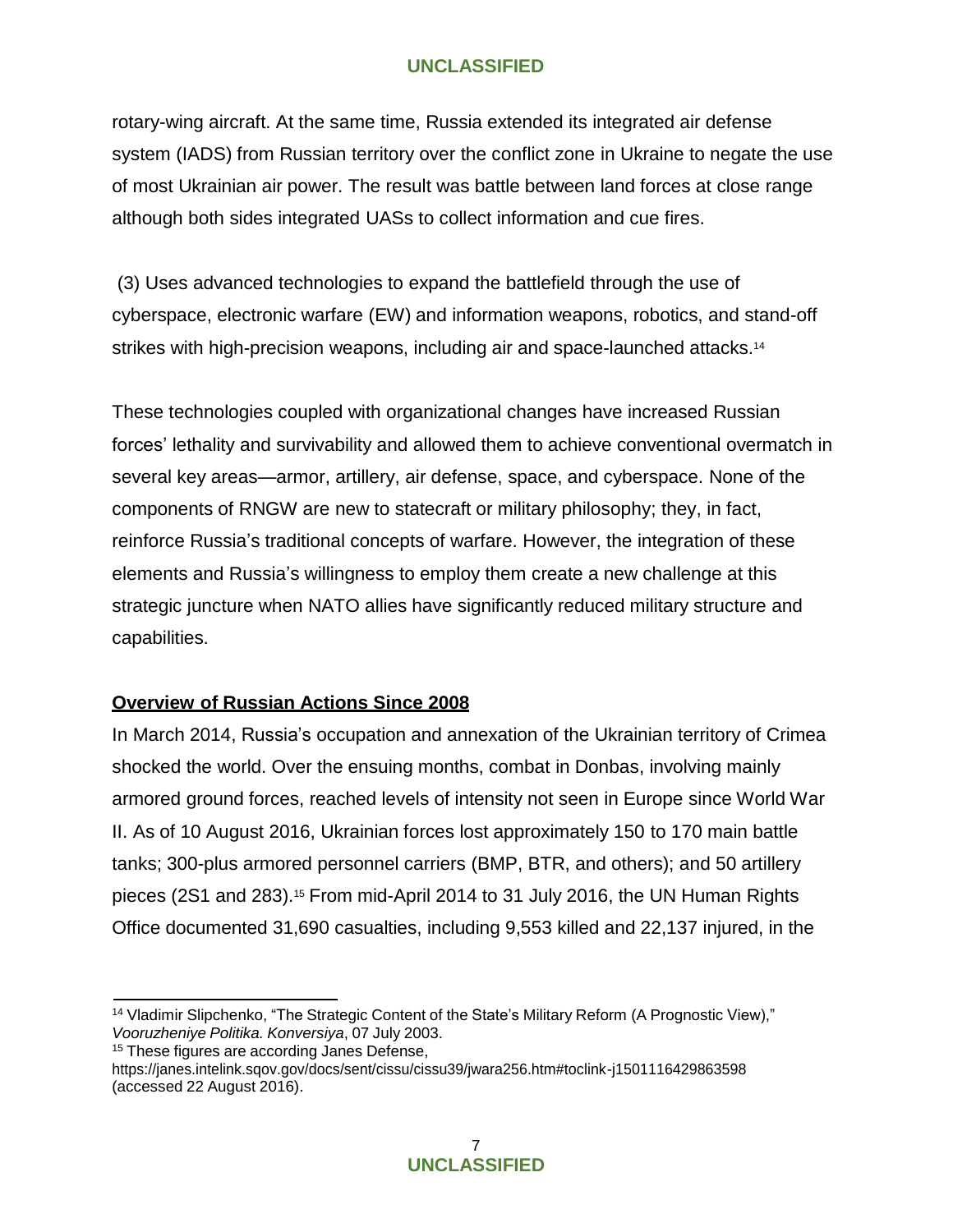conflict area in eastern Ukraine.<sup>16</sup> Russian material losses and casualties cannot be verified, but have been substantial.

As fighting progressed, it became clear that Russia was actively supporting the Donbas separatists with sophisticated modern equipment, to include enhanced Russian main battle tanks. Less clear in the first months was the extent of direct involvement by Russian individuals and troops. Little doubt now remains that Russia supplied its own military ground units, command and control systems, and an IADS from support bases operating from the sanctuary of the Russian mainland. Likewise, Russia's Syria campaign, begun in 2015, illustrated its ability to adapt RNGW to different contexts. In addition to relying on allied or proxy forces, as it has in Europe, Russia is using its Syrian operations to experiment with its air, ground, robotics, active protection system, and strike capabilities.

Following the 2008 Russian incursion into Georgia, while the U.S. was preoccupied with counterinsurgency operations in Afghanistan and Iraq, the Russian military learned and instituted organizational and technological reforms that used the U.S. as a pacing threat. These reforms resulted in a Russian military that presents U.S. and allied forces with strategic, operational, and tactical dilemmas. Most recently, its actions in Ukraine demonstrated Russia's significant advances in military technological capabilities combined with new doctrine and organizations that effectively achieved close combat overmatch.

Strategically, Russia's actions in Crimea and eastern Ukraine demonstrate a willingness to use force to undermine the political and security order in Europe. These Russian actions have alarmed U.S. allies and partners from Europe to the Pacific. Russian

<sup>16</sup> These numbers include Ukrainian armed forces, civilians, and members of the armed groups and are reported by the United Nations High Commissioner for Human Rights, at <http://www.ohchr.org/en/newsevents/pages/displaynews.aspx?newsid=20329&langid=e>(accessed 22 August 2016).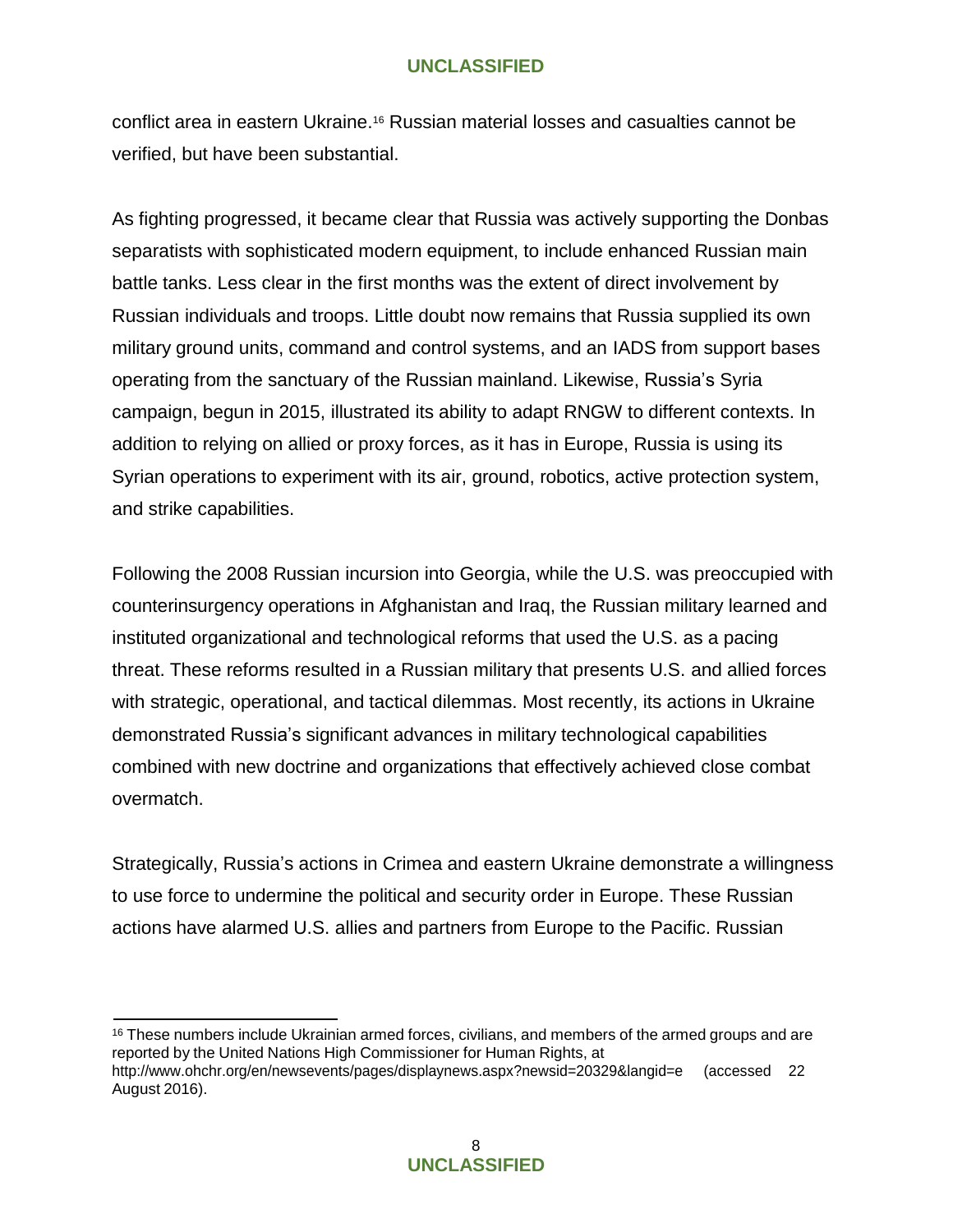operations in Syria are another indicator of Russian willingness to use force to pursue political objectives.

Operationally, Russia demonstrated the capability to orchestrate and sequence tactical events in time, space, and purpose, coupled with diplomatic, economic, and information actions across a long geographic front and across the non-linear domains of the global information commons. Strikingly, Russian information operations successfully delivered operational ambiguity regarding Russia's motives and tactical involvement; created divisions between governments and population groups; and denied adversaries use of the information environment and electromagnetic spectrum, providing the Russians with operational freedom of maneuver. Strategic diplomatic efforts to negotiate cease-fires then allowed the Russians the opportunity to consolidate operational gains obtained on the battlefield while preserving the initiative to reignite violence on short notice. The operational results delivered a level of strategic influence and prestige that Russia has not had since the collapse of the USSR.

Tactically, the Russians invested in capabilities that enabled them to extend a groundbased IADS to isolate the battlefield; and improved combat vehicle lethality and survivability, to include the integration of active protective systems, to be able to attrit U.S. forces short of close combat in order to mitigate U.S. direct fire overmatch. The Russians can mass indirect fires at extended ranges of 100-plus kilometers, while using cheap UAS for ISR, target acquisition, and fire control. Massed cluster and thermobaric munitions proved to have devastating effects on armored formations they attacked. Employment of electronic attack capabilities enabled Russian forces and proxies to neutralize opposing forces. Within an information context of deniability, the Russians also integrated conventional, special operations, and irregular forces to achieve their objectives.

#### **Russian Vulnerabilities**

Despite improvements in capabilities, the Russian military retains exploitable vulnerabilities. Russia's elite rapid-reaction units make up only about 25 percent of the

> 9 **UNCLASSIFIED**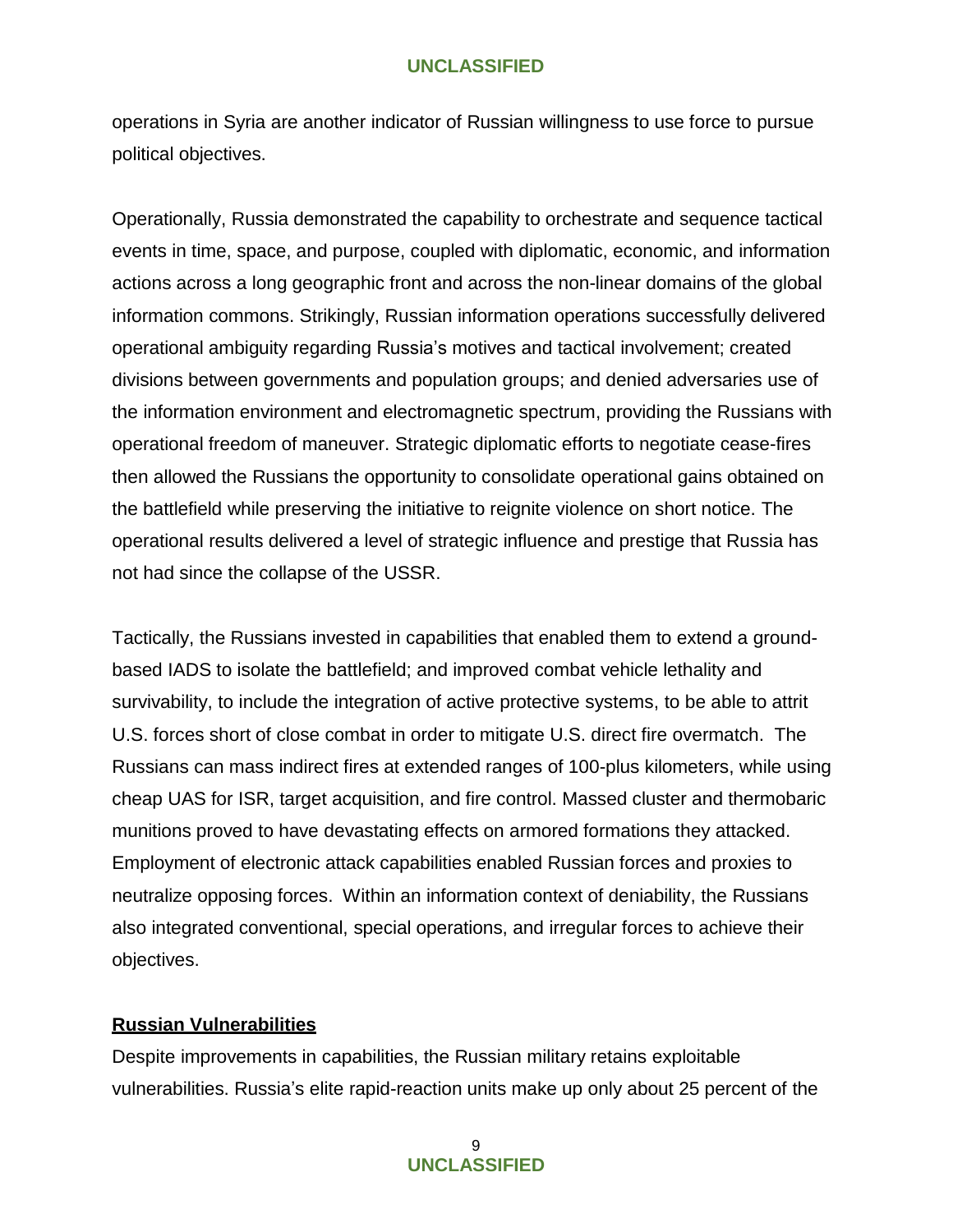total force.<sup>17</sup> After its initial phase, the conflict in Donbas took on a different character, as many of Russia's fighting forces came from the regular Russian army. These secondand third-echelon forces lacked the high level of training and sophisticated weapons of the elite units. Some of these regular army units are remnants of the Soviet conscription system that some believe resulted in a substantially less qualified fighting force that is limited in the tactical operations that it can undertake. Furthermore, the poor morale in these conscript forces will likely hinder their utility in the close fight. Russian officers speaking off the record admit that between their training and final demobilization, most conscripts are usable for only three months. A lack of discipline resulted in careless violations of operational security (OPSEC), such as widespread images of soldiers on social media. Such indiscretions can be exploited by the West to identify, locate, and target enemy forces. Additionally, Russia's use of proxies has proven problematic, with the proxies neither fully embracing the Russian government's intent nor fulfilling its interests.

The Russians have not demonstrated the ability to perform joint fires coordination and delineation of targets in a non-permissive environment, nor have they exercised the multi-domain integration of automated C2. Moreover, despite improvements in vehicle protection, Russian armored systems remain vulnerable to top attack munitions.

The strategic mobility of the Russian military beyond its near abroad is limited in its nature and scope. Combat support and combat service support capabilities continue to lag with the dissolution of some maintenance and logistics units.<sup>18</sup> Direct proximity either to Russia or to Russian military bases is required in order to provide sustainment to both the special forces and their local allies.<sup>19</sup>

<sup>17</sup> (AWC Project 1704, "Analysis of Russian Strategy in Eastern Europe, an Appropriate U.S. Response, and the Implications for U.S. Landpower," pp. 58-59.

<sup>18</sup> "C2, Combat Support and Strategic Mobility of Russia's Troops in Eastern Ukraine," OE Watch, Foreign MilitaryStudies Office, June 2015. [http://fmso.leavenworth.army.mil/OEWatch/201506/Russia\\_02.html](http://fmso.leavenworth.army.mil/OEWatch/201506/Russia_02.html) <sup>19</sup> Racz, Andras, "Russia's Hybrid War in Ukraine: Breaking the Enemy's Ability to Resist," p. 83.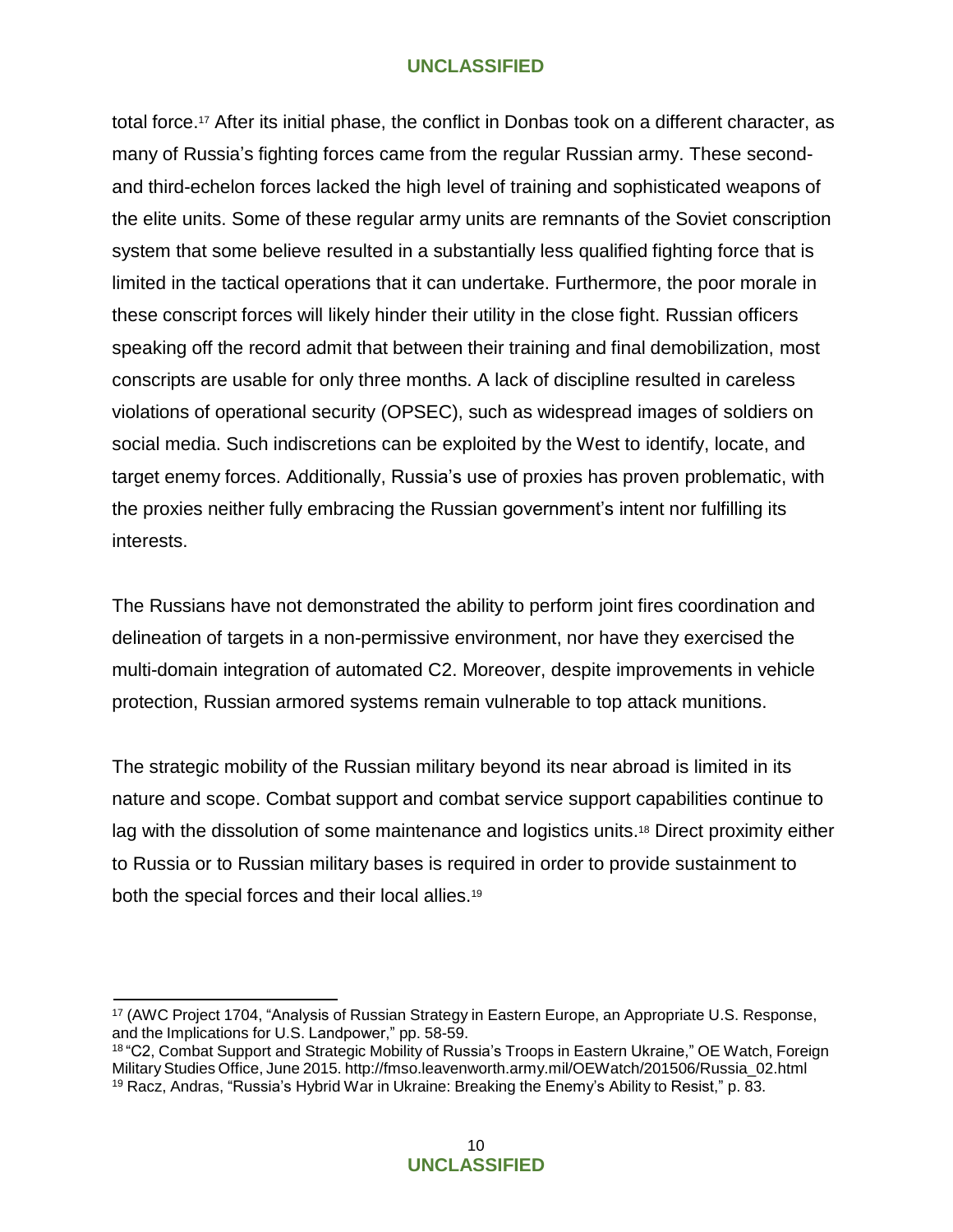The Russian National Security Strategy emphasizes the importance of economic modernization, $20$  although structural problems with the Russian economy such as endemic corruption and weak rule of law continue to weaken prospects for success. Large drops in central bank reserves and the effects of trade and economic sanctions on Russian high-tech inputs for military production<sup>21</sup> have unavoidable effects on Russian capability development. As evidence that the economic downturn is taking its toll, in March 2016 the Russian government announced its first ever defense budget cut under President Putin, and forecast delayed delivery of several key military platforms.<sup>22</sup>

## **Conclusions**

The U.S. Army must demonstrate credible warfighting capability to deter by denial, and be postured to fight and win if deterrence fails. Current U.S. Army doctrine is inadequate to defeat Russian New Generation Warfare. The Starry Study began an intellectual journey that eventually led to the development of an operational concept, AirLand Battle, to guide how the U.S. Army would employ its forces in conflict. Once again, the U.S. Army must focus its intellectual efforts on the development of a new operational concept that will describe how the force will win this multi-domain battle and guide force development. This new concept must enable our forces to employ each domain's capabilities to complement the others. This multi-domain battle will present dilemmas at a pace the Russians cannot match. As Field Marshal Aleksandr Suvorov said, "Attack your enemy with weapons he does not have." Multi-Domain Battle is the weapon.

The U.S. Army must not only refine the concept of Multi-Domain Battle on an expanded battlefield in conjunction with other services, but also structure the institution to man, train, and equip the formations necessary to counter the threats posed by RNGW. Just as in the Cold War along the inner-German border, the U.S. Army must demonstrate

<http://static.kremlin.ru/media/events/files/ru/l8iXkR8XLAtxeilX7JK3XXy6Y0AsHD5v.pdf>

<http://theweek.com/articles/596822/russias-military-dont-believe-hype>

<sup>22</sup> Gorenburg, Dmitry, "Impact of the Economic Crisis," The Cipher Brief, 08 April 2016, https://thecipherbrief.com/article/europe/impact-economic-crisis-1090

<sup>&</sup>lt;sup>20</sup> President of the Russian Federation, "O strategii natsional'noi bezopasnosti Rossiskoi Federatsii [National Security Strategy of the Russian Federation]," 31 December 2015.

<sup>21</sup> Mizokami, Kyle, "Russia's Military: Don't Believe the Hype," 04 January 2016[,](http://theweek.com/articles/596822/russias-military-dont-believe-hype)